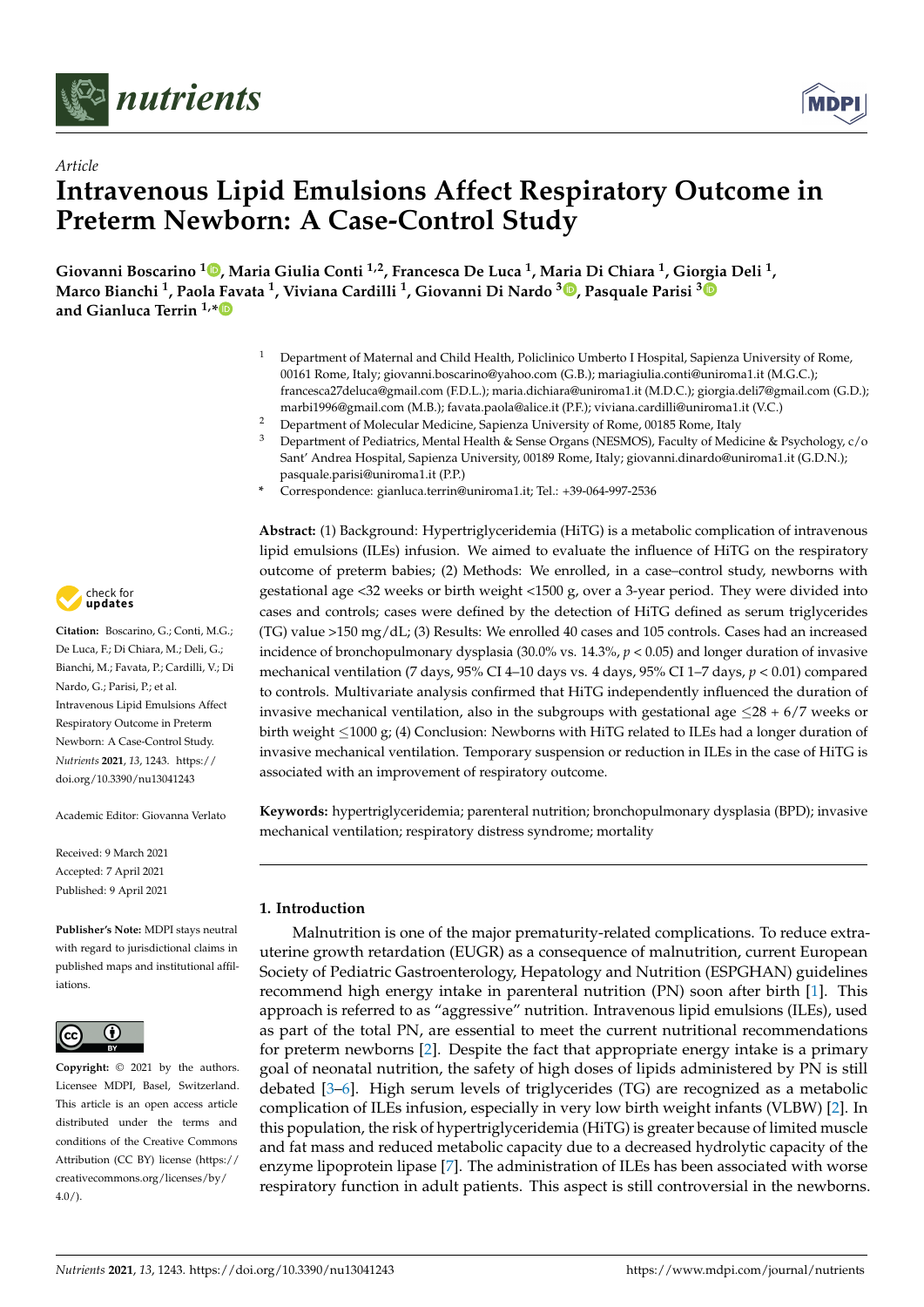Early administration of ILEs has been associated with an increased pulmonary vascular resistance [\[8\]](#page-8-5) and pulmonary arterial lipid deposits have been detected in histological findings of human neonates receiving ILEs [\[9\]](#page-8-6). However, less recent evidence did not confirm this association [\[10\]](#page-8-7). Thus, the clinical consequences of HiTG on respiratory outcome remain to be defined.

Starting from these considerations, we designed a study to evaluate the relation between HiTG and mechanical ventilation support in preterm newborns.

#### **2. Materials and Methods**

### *2.1. Study Design and Population*

Newborns with gestational age (GA) <32 weeks or birth weight (BW) <1500 g, receiving PN and consecutively admitted to the neonatal intensive care unit (NICU) of Policlinico Umberto I Hospital, from January 2017 to November 2019 were enrolled in our study. Newborns with congenital diseases, inborn errors of metabolism, congenital infections, familiar history of allergy, use of pre- or probiotics during hospital stay and hospital discharge or death within 72 h of life were excluded [\[11](#page-8-8)[–16\]](#page-8-9). Our population was divided in two study groups, according with plasma TG values: cases (newborns with at least one measurement of serum TG >150 mg/dL associated with ILEs) and controls (newborns with serum TG never exceeding 150 mg/dL). In our preliminary data, we observed a relation between respiratory condition and levels of TG >150 mg/dL. Thus, we used in this study the threshold of 150 mg/dL to define the condition of HiTG. Our primary outcome was the rate of prolonged invasive mechanical ventilation (more the 7 days) while our secondary outcome was the rate of mortality during hospital stay.

### *2.2. Data Collection*

Prenatal, perinatal, and postnatal data were retrospectively recorded in a specific data form by researchers not involved in routine clinical practice. In our policy, we collected nutritional data daily on PN, EN and feeding tolerance in a specific database [\[3,](#page-8-2)[5\]](#page-8-10).

In addition, data regarding neonatal morbidities and administration of invasive or noninvasive mechanical ventilation were collected. We defined morbidity as the presence of at least one of the major prematurity complications including necrotizing enterocolitis (NEC) Bell-Stage ≥II, periventricular leukomalacia (PVL), late-onset culture proven sepsis, retinopathy of prematurity (ROP) and bronchopulmonary dysplasia (BPD). The diagnoses of neonatal morbidities were performed according with standard criteria, by physicians unaware of the study design and aims, as previously described [\[17,](#page-8-11)[18\]](#page-8-12). We defined "improved respiratory outcome" as the passage from invasive to non-invasive mechanical ventilation or not free oxygen and/or reduction of oxygen requirement. The extrauterine growth restriction (EUGR) was defined in the longitudinal way if the weight loss was more than one SD between birth and discharge [\[19\]](#page-8-13). A blinded statistician performed data analysis.

### *2.3. Nutritional Protocol*

Nutritional (enteral and parenteral) protocol was previously described [\[3,](#page-8-2)[20\]](#page-8-14). In brief, the mother's own milk was administered as soon as possible after birth [\[20\]](#page-8-14). Preterm formula was administered when human milk was not available or sufficient. Donor human milk was not available during the entire study period. Minimal enteral feeding (MEF) was started at 10–20 mL/kg/day. The amount was increased by 20–30 mL/kg/day if enteral nutrition was tolerated [\[21,](#page-8-15)[22\]](#page-9-0).

The PN, started early after birth, was administered via a central venous access device to maintain adequate fluids, electrolytes and nutrient intakes until full enteral feeding (FEF, 120 kcal/kg/day) was achieved [\[3\]](#page-8-2). As previously described [\[23\]](#page-9-1), initial lipid (Smoflipid  $\mathcal{F}$ ; Fresenius Kabi, Lake Zurich, IL, USA) intake was 1 g/kg/day, progressively increased by 0.5–1 g/kg up to 3.5 g/kg/day at 7 days of life (DOL). We defined total PN (TPN) when PN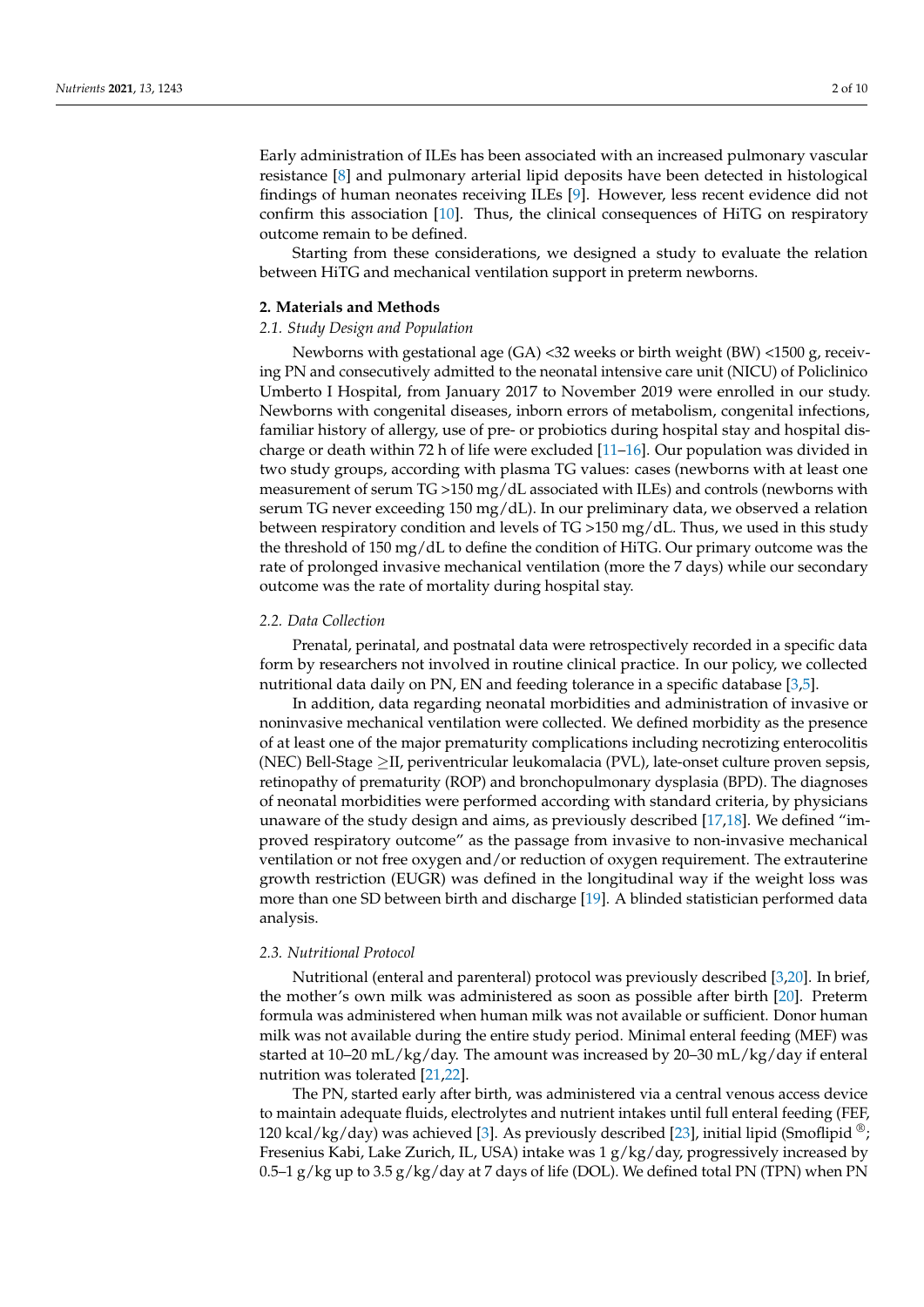represented more than 70% of total nutrition (enteral and parenteral) during the first 7 DOL. Plasma TG were measured every 72 h for all enrolled neonates in PN with ILEs infusion. ILPILSUNUU IIK<br>DI

## *2.4. Statistics 2.4. Statistics*

Statistical analysis was performed using Statistical Package for Social Science software (SPSS Inc., Chicago, IL, USA), version 25.0. We checked for normality using Shapiro–Wilk test. The mean and 95% confidence interval (CI) summarized continuous variables and number and percentage described categorial variables. We used  $\chi^2$  test for categorical variable and t-test or Mann–Whitney for paired and unpaired variables. variable and t-test or Mann–Whitney for paired and unpaired variables.

To evaluate the influence of HiTG on respiratory outcome, independently to GA or To evaluate the influence of HiTG on respiratory outcome, independently to GA or BW, we identified a subgroup of newborns with  $GA \leq 28 + 6/7$  weeks or BW  $\leq 1000$  g (extremely low birth weight, ELBW). We performed a binary regression analysis to evaluate the influences of covariates (FEF reached after 15 DOL, HiTG, administration of prenatal the influences of covariates (FEF reached after 15 DOL, HiTG, administration of prenatal steroids prophylaxis and surfactant and to be small for gestational age, small for gestational age (SGA) at birth) on the duration of prolonged invasive mechanical ventilation (more than 7 days), on BPD and on post-natal steroids administration for the overall population and for the subgroup with  $GA \leq 28 + 6/7$  weeks or ELBW. The level of significance for all statistical tests was 2-sided ( $p < 0.05$ ). In addition, we performed a binary regression analysis to evaluate the influence of covariates (HiTG, gender, to be SGA at birth, Apgar analysis to evaluate the influence of covariates (HiTG, gender, to be SGA at birth, Apgar score  $\geq$  5, pH on cord blood  $\geq$  7.1 and morbidity) on secondary outcome.

## **3. Results 3. Results**

Of the 201 eligible newborns, 145 met the selection criteria (Figure 1). Of the 201 eligible newborns, 145 met the selection criteria (Figur[e 1](#page-2-0)).

<span id="page-2-0"></span>

**Figure 1.** Flow-chart. Notes. HiTG (hypertriglyceridemia). **Figure 1.** Flow-chart. Notes. HiTG (hypertriglyceridemia).

Data regarding baseline clinical characteristics were reported in Ta[ble](#page-3-0) 1. Newborns Data regarding baseline clinical characteristics were reported in Table 1. Newborns in the cases group had lower GA and BW and were more SGA at birth compared to newborns in the controls group [\(T](#page-3-0)able 1).

Cases (102 days, 95% CI 70 to 134 days) had a longer length of hospital stay compared to controls (87 days, 95% CI 72 to 102 days,  $p = 0.005$ ). The percentage of newborns fed by enteral nutrition in the first 72 h of life was lower in cases (50%) compared to controls (87.6%, *p* < 0.001); cases achieved FEF later in life (36 days, 95% CI 23 to 48 days) in comparison with controls (21 days, 95% CI 17 to 25 days, *p* < 0.001). The percentage of neonates receiving TPN was similar between the two groups (cases 75.0% vs. controls 66.7%,  $p = 0.057$ ). The rate of morbidity and mortality were similar between cases and controls (40.0% vs. 28.6%, *p* = 0.080; 12.5% vs. 3.8%, *p* = 0.052, respectively).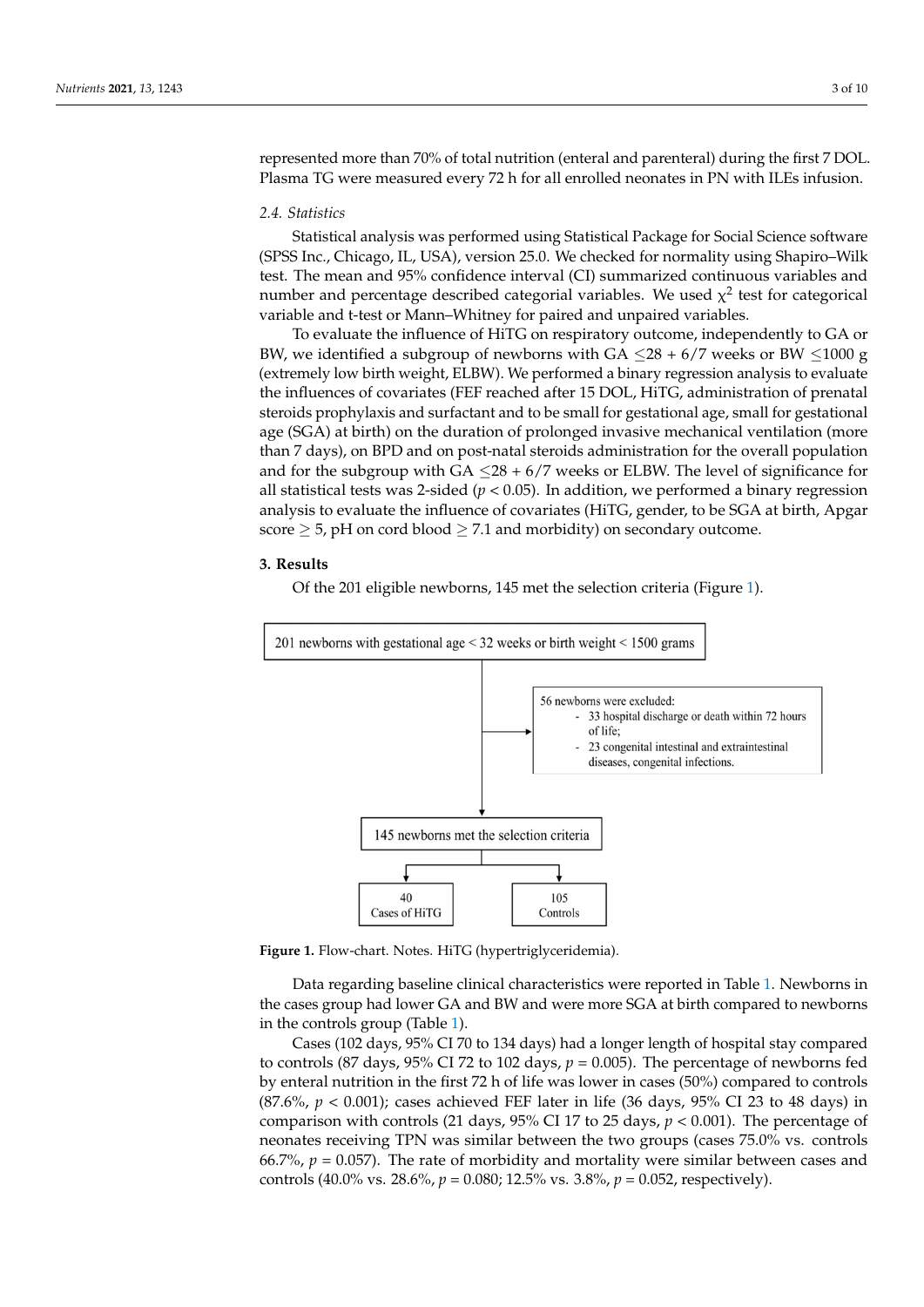<span id="page-3-0"></span>

|                                                            | <b>Cases of HiTG</b><br>$(n = 40)$ | Controls<br>$(n = 105)$ | <b>OR</b><br>(95% CI)                | $p$ Value |
|------------------------------------------------------------|------------------------------------|-------------------------|--------------------------------------|-----------|
| Maternal age, years                                        | 34 (29 to 38)                      | 37 (34 to 40)           |                                      | 0.385     |
| $\geq$ 35 years, No. (%)                                   | 20(50.0)                           | 52 (49.5)               | 1.291<br>$(0.587$ to 2841)           | 0.525     |
| Gestational age, weeks                                     | 26 (25 to 28)                      | 28 (27 to 29)           |                                      | < 0.001   |
| $\leq$ 28 + 6/7 weeks, No. (%)                             | 28 (70.0)                          | 51(48.6)                | 0.371<br>$(0.167 \text{ to } 0.822)$ | 0.013     |
| Birth weight, g                                            | 807 (633 to 981)                   | 1066 (906 to 1226)      |                                      | < 0.001   |
| ELBW, No. $(\%)$                                           | 27(67.5)                           | 33 (31.4)               | 4909<br>(2217 to 10.872)             | < 0.001   |
| SGA, No. (%)                                               | 12(30.0)                           | 17(16.2)                | 2.701<br>(1132 to 6446)              | 0.022     |
| Male sex, No. (%)                                          | 16(40.0)                           | 50 (47.6)               | 0.733<br>$(0.350 \text{ to } 1536)$  | 0.410     |
| Cesarean section, No. (%)                                  | 29 (72.5)                          | 94 (89.5)               | 0.485<br>$(0.172 \text{ to } 1365)$  | 0.136     |
| Prenatal steroids<br>administration <sup>a</sup> , No. (%) | 19 (47.5)                          | 71 (67.6)               | 0.535<br>$(0.247 \text{ to } 1158)$  | 0.110     |
| Intrauterine growth restriction,<br>No $(\%)$              | 5(12.5)                            | 8(7.6)                  | 1956<br>$(0.596 \text{ to } 6417)$   | 0.210     |
| Gestational diabetes, No (%)                               | 1(2.5)                             | 10(9.5)                 | 0.266<br>$(0.033$ to 2153)           | 0.168     |
| Abruptio placentae, No (%)                                 | 4(10.0)                            | 10(9.5)                 | 1188<br>$(0.348 \text{ to } 4050)$   | 0.501     |
| Pregnancy-induced<br>hypertension, No. (%)                 | 11(27.5)                           | 26(24.5)                | 1337<br>$(0.579 \text{ to } 3085)$   | 0.495     |
| Thyroid dysfunction, No. (%)                               | 6(15.0)                            | 11(10.5)                | 1.709<br>$(0.583 \text{ to } 5014)$  | 0.240     |
| Twins, No. $(\%)$                                          | 10(25.0)                           | 36(34.3)                | 0.737<br>$(0.320 \text{ to } 1696)$  | 0.472     |
| 5-min Apgar score                                          | 6 (5 to 7)                         | 7(6 to 8)               |                                      | 0.078     |
| 5, No. (%)                                                 | 7(17.5)                            | 5(4.8)                  | 0.207<br>$(0.061 \text{ to } 0.702)$ | 0.012     |
| pH at birth                                                | 7.2 (7.1 to 7.3)                   | 7.2 (7.1 to 7.3)        |                                      | 0.058     |
| $\leq$ 7.1, No. (%)                                        | 1(2.5)                             | 4(3.8)                  | 1414<br>$(0.153 \text{ to } 13.085)$ | 0.614     |
| Birth weight gain before 14<br>DOL, No. (%)                | 23(57.5)                           | 79 (75.2)               | 0.556<br>$(0.234 \text{ to } 1320)$  | 0.180     |

**Table 1.** Baseline clinical characteristics of neonates with hypertriglyceridemia compared with controls.

Notes. <sup>a</sup> Intramuscular steroid cycle in two doses of 12 mg over a 24-h period; HiTG (hypertriglyceridemia); ELBW (extremely low birth weight); SGA (small for gestational age); DOL (days of life). Data were expressed as mean (lower to upper limits 95% confidence interval), when not specified.

> Cases showed a higher rate of newborns with prolonged mechanical ventilation (Table [2\)](#page-4-0). We also observed a longer time of invasive mechanical ventilation, higher incidence of BPD and higher rate of newborns receiving post-natal steroids compared with controls (Table [2\)](#page-4-0).

> Newborns with respiratory distress syndrome and HiTG worsened the respiratory outcome, when the infusion of ILEs was not suspended or reduced, more frequently (57.1%) compared to newborns that suspended or reduced the infusion of ILEs,  $(11.8\% p = 0.038)$ (Figure [2\)](#page-4-1).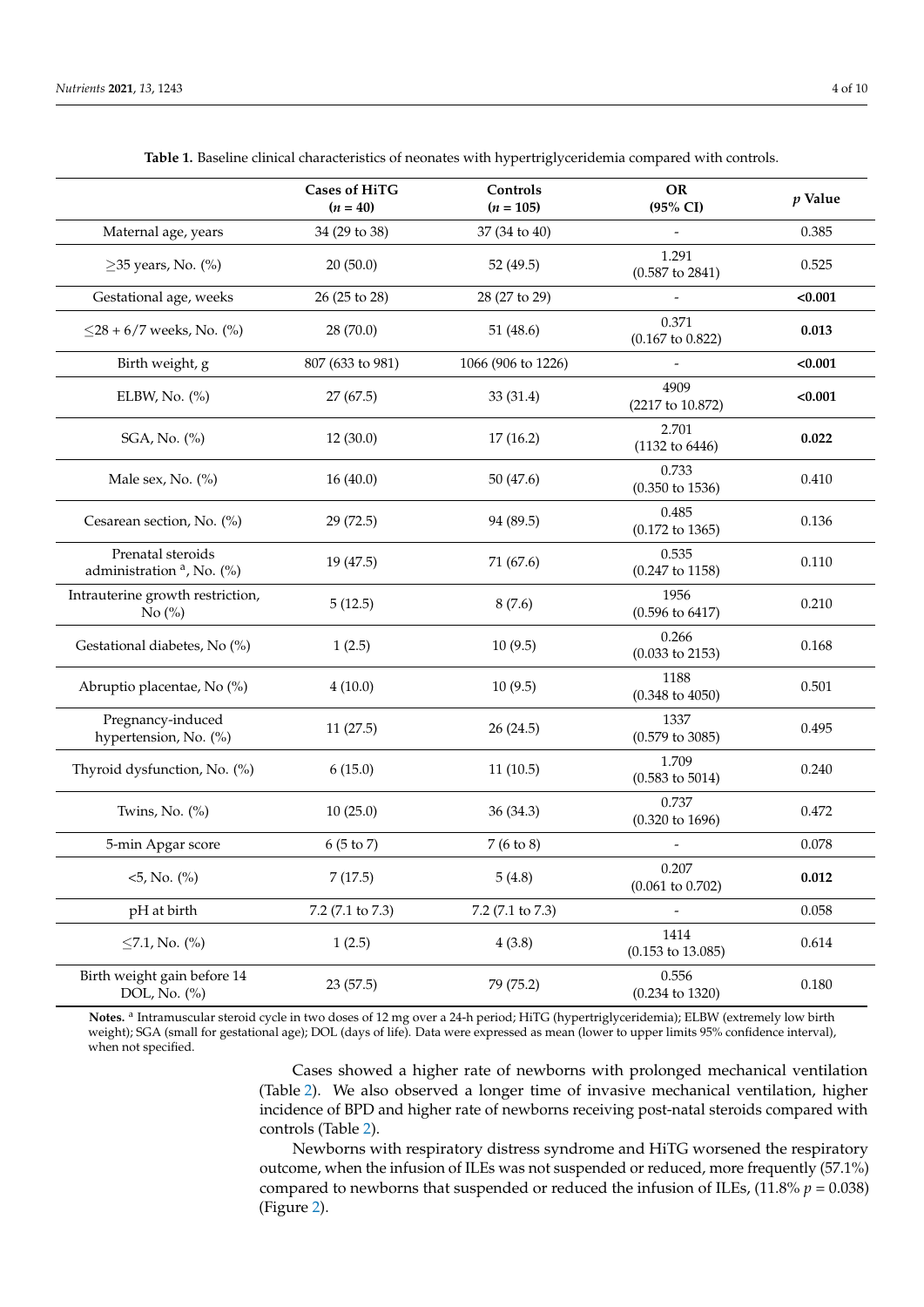<span id="page-4-0"></span>

|                                    | <b>Overall</b>                     |                         | $GA < 28 + 6/7$ Weeks or ELBW |                        |
|------------------------------------|------------------------------------|-------------------------|-------------------------------|------------------------|
|                                    | <b>Cases of HiTG</b><br>$(n = 40)$ | Controls<br>$(n = 105)$ | Cases of HiTG<br>$(n = 34)$   | Controls<br>$(n = 57)$ |
| Bronchopulmonary Dysplasia         | $12(30.0)^*$                       | 15(14.3)                | 12(35.3)                      | 13(22.8)               |
| Caffeine administration            | 35(87.5)                           | 97 (92.4)               | 29(85.3)                      | 56 (98.2)              |
| Postnatal steroids administration  | $13(32.5)$ **                      | 14(13.3)                | $13(38.2)$ *                  | 12(21.1)               |
| Invasive mechanical ventilation    | $23(57.5)$ **                      | 34 (32.4)               | $22(64.7)$ *                  | 26(45.6)               |
| Duration, mean days (95% CI)       | 7 (4 to 10) **                     | 4(1 to 7)               | 7 (4 to 10) $*$               | 5(1 to 8)              |
| $>7$ days                          | $10(25.0)$ **                      | 6(5.7)                  | $10(29.4)$ **                 | 6(10.5)                |
| Noninvasive mechanical ventilation | 34(85.0)                           | 89 (84.8)               | 29(85.3)                      | 49 (86.0)              |
| Duration, mean days (95% CI)       | $16(8 \text{ to } 23)$             | $16(10 \text{ to } 21)$ | $16(8 \text{ to } 24)$        | 18 (12 to 25)          |
| $\geq$ 7 days                      | 16(40.0)                           | 29(27.6)                | 16(47.1)                      | 26(45.6)               |

Table 2. Respiratory outcome of neonates with hypertriglyceridemia compared with controls.

**(***n* **= 105)** 

**(***n* **= 34)** 

**(***n* **= 57)** 

**(***n* **= 40)** 

Notes. GA (gestational age); ELBW (extremely low birth weight); \* vs. controls p value < 0.05; \*\* vs. controls p value < 0.01. Data were expressed as No. (%), when not specified.

<span id="page-4-1"></span>

**Figure 2.** Respiratory outcome of newborns with respiratory distress syndrome during parenteral **Figure 2.** Respiratory outcome of newborns with respiratory distress syndrome during parenteral nutrition infusion before and after a hypertriglyceridemia episode. Notes. ILEs (intravenous lipid nutrition infusion before and after a hypertriglyceridemia episode. Notes. ILEs (intravenous lipid emulsions); HiTG (hypertriglyceridemia). emulsions); HiTG (hypertriglyceridemia).

Newborns with HiTG for whom ILEs were suspended or reduced did not show differences on energy (762.5 kcal/kg/week 95% CI 578.9 to 946.1 kcal/kg/week vs. 714.9 kcal/kg/week 95% CI 571.2 to 858.7 kcal/kg/week,  $p = 0.930$ ) and lipids (24.3 g/kg/week 95% CI 18.1 to 30.5 g/kg/week vs. 22.7 g/kg/week 95% CI 18.4 to  $27.0 \text{ g/kg/week}, p = 1000$  intakes given by PN in the first 7 DOL, compared to neonates for whom ILEs were not suspended or reduced. Additionally, the rate of EUGR were similar between these groups of newborns (71.4% vs. 72.7%,  $p = 0.676$ ).

> Binary logistic regression analysis showed that HiTG is independently related with more than 7 days of invasive mechanical ventilation (Table [3\)](#page-5-0). The multivariate analysis showed that BPD and post-natal steroids administration were not influenced by HiTG (OR 95% CI 2380, 0.769 to 7369, *p* = 0.133 and OR 95% CI 2643, 0.950 to 7350,  $p = 0.063$ , respectively).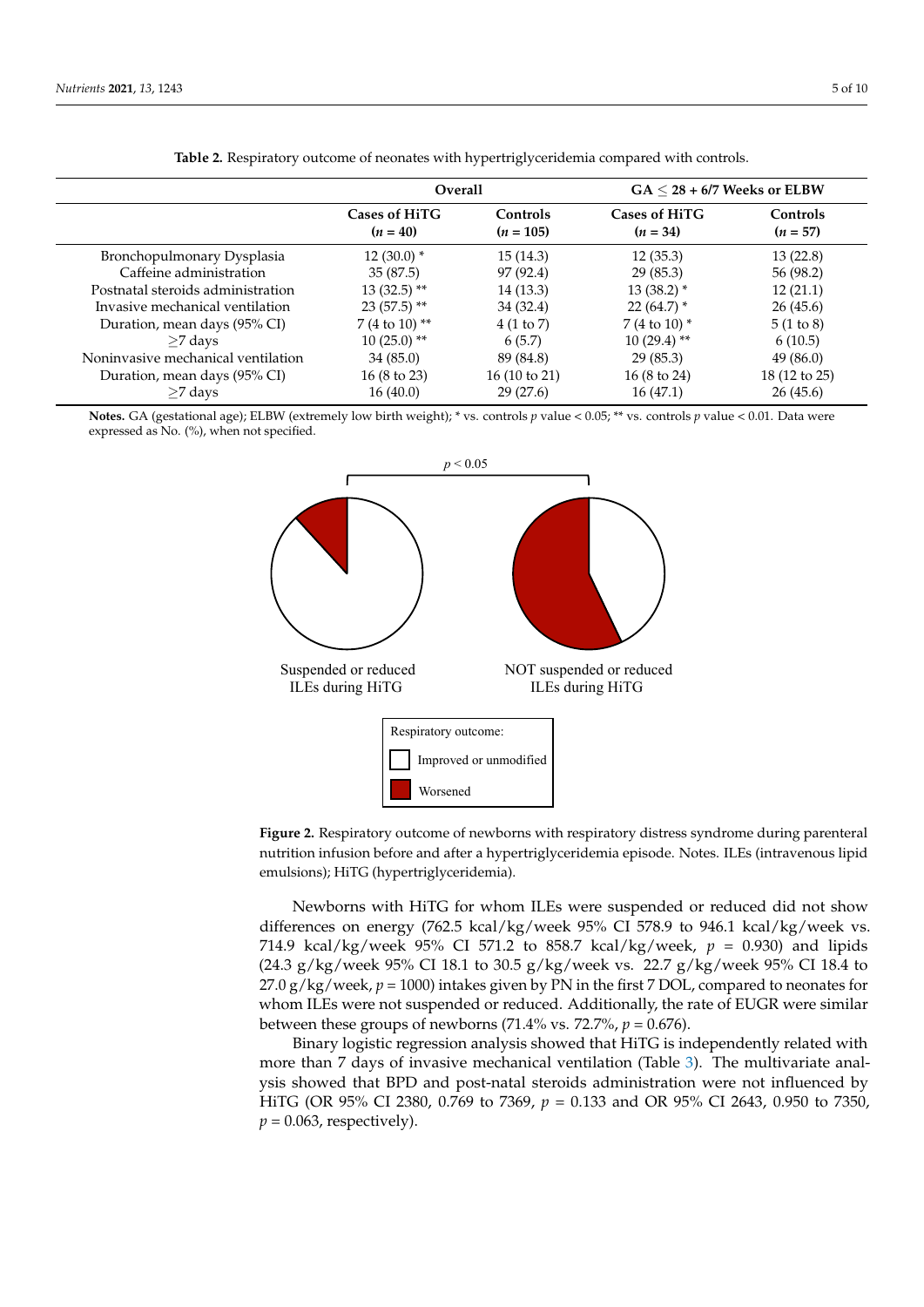| Covariates                                                 | <b>Overall</b>                         | $GA < 28 + 6/7$ Weeks or ELBW         |
|------------------------------------------------------------|----------------------------------------|---------------------------------------|
| $FEF \geq 15$ days (not or yes)                            | 4106<br>$(0.806 \text{ to } 20.931)$   | 3746<br>$(0.709 \text{ to } 19.784)$  |
| Hypertriglyceridemia (not or yes)                          | 6219<br>$(1655 \text{ to } 23.371)$ ** | 5420<br>$(1395 \text{ to } 21.049)$ * |
| Prenatal steroids administration <sup>a</sup> (not or yes) | 1821<br>$(0.496 \text{ to } 6690)$     | 1252<br>$(0.332 \text{ to } 4722)$    |
| Surfactant administration (not or yes)                     | 2592<br>$(0.629 \text{ to } 10.686)$   | 1799<br>$(0.407 \text{ to } 7959)$    |
| SGA at birth (not or yes)                                  | 0.510<br>$(0.105 \text{ to } 2487)$    | 0.483<br>$(0.095 \text{ to } 2454)$   |

<span id="page-5-0"></span>**Table 3.** Binary logistic regression analysis evaluating the influences of covariates on prolonged invasive mechanical ventilation (more than 7 days).

Notes. <sup>a</sup> Intramuscular steroid cycle in two doses of 12 mg over a 24-h period; GA (gestational age); ELBW (extremely low birth weight); FEF (full enteral feeding); SGA (small for gestational Age); \* *p* value < 0.05; \*\* *p* value < 0.01. Data were expressed as mean (lower to upper limits 95% confidence interval).

> The baseline clinical characteristics of newborns with  $GA \leq 28 + 6/7$  weeks or ELBW were showed in Table S1. Cases, in this subgroup, showed a higher rate and longer duration of invasive mechanical ventilation and more frequent use of post-natal steroids compared to controls (Table [2\)](#page-4-0). In a sensitivity binary regression analysis, including only newborns of the subgroup, we observed that prolonged mechanical ventilation is independently related with HiTG (Table [3\)](#page-5-0). In sensitivity multivariate analysis, BPD and post-natal steroids administration were not dependent on HiTG (OR 95% CI 2283, 0.650 to 8011, *p* = 0.193 and OR 95% CI 2441, 0.785 to 7587,  $p = 0.123$ , respectively). Mortality, for all newborns enrolled including those with  $GA \leq 28 + 6/7$  weeks or ELBW, appeared to not be influenced by covariates.

## **4. Discussion**

We demonstrated that HiTG in the first 7 DOL is associated with a worse respiratory outcome in preterm newborns. In particular, we observed a higher risk of prolonged invasive mechanical ventilation related with HiTG. These findings are particularly evident in newborns with GA less than 28 weeks or body weight less than 1000 g at birth. A temporary suspension or reduction in ILEs rapidly improve the respiratory outcome in preterm newborns with HiTG. Finally, the occurrence of HiTG in babies born preterm did not influence the rate of mortality at discharge but prolonged the length of hospital stay.

Previous evidences suggest that higher plasma lipid concentrations could affect lung function in clinical settings different from the neonatal population [\[24](#page-9-2)[–26\]](#page-9-3). In particular, an impairment of lung function, oxygenation, compliance of respiratory system, pulmonary vascular resistance and gas exchange following intravenous lipid infusion has been described in critically ill adults [\[24–](#page-9-2)[26\]](#page-9-3).

Few studies have examined this specific topic with regard to the neonatal population. Periera et al. [\[27\]](#page-9-4) in a small study including 18 preterm newborns (BW ranging from 770–1890 g), evaluated the effects of ILEs on pulmonary function of premature infants divided in two groups according to postnatal age (<1 week vs. 2–3 weeks). The authors found that newborns with age <1 week developed a significant decrease in pO2 levels after 4 h from fat infusion. However, clinical outcomes such as the duration of mechanical ventilation or occurrence of BPD were not evaluated in this study. In a small study including 11 newborns with BWs less than 2000 g, AGA, who required respiratory support, Prasertsom et al. [\[8\]](#page-8-5) observed a worsening of pulmonary vascular resistance associated with ILEs, and a recovery of baseline values after 24 h from ILEs discontinuation. Additionally, in this paper, no data were reported regarding the effect of ILEs or HiTG on clinical outcome. More recently, in a retrospective study, Giretti et al. [\[28\]](#page-9-5) identified respiratory distress syndrome as a risk factor for HiTG in preterm newborns with BWs less than 1250 g.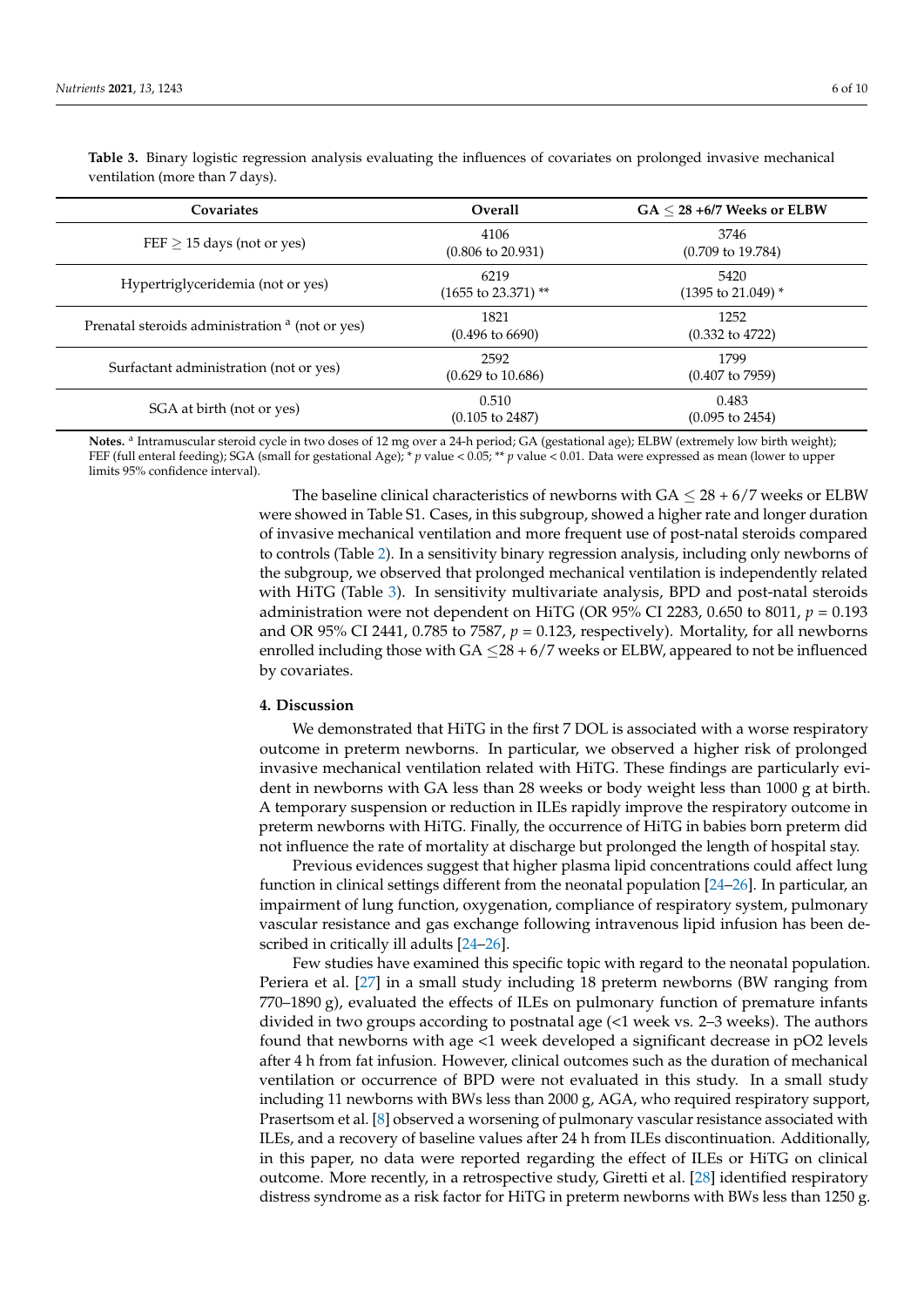Despite the authors demonstrating an association between respiratory distress syndrome and lipid tolerance, the occurrence of respiratory distress syndrome preceded HiTG. In a similar population, the same research group, in a retrospective case–control study [\[29\]](#page-9-6), did not find any relation between HiTG and BPD. Differently from our study, the authors did not correct the results for possible confounding variables. We found a higher occurrence of BDP and post-natal steroids administration in the case of HiTG, however, this relation was not confirmed by the multivariate models. The occurrence of BPD could be related to other factors not considered in the multivariate model and studies with more confounding variables could show a relation. Other well-conducted studies are needed to demonstrate a possible correlation. We considered as the primary outcome the rate of prolonged invasive mechanical ventilation (more the 7 days) and not the occurrence of BPD. We found a relation between HiTG and worsening respiratory outcome in a univariate analysis and we confirmed this relation in a multivariate model. In addition, we performed a sensitivity analysis in a subgroup of newborns with  $GA \leq 28 + 6/7$  weeks or ELBW, confirming the results observed in the entire study population.

Similar to previous studies, our findings suggest that GA, BW and to be SGA at birth were significant risk factors for the development of HiTG [\[28,](#page-9-5)[30\]](#page-9-7). Similar to Sinclair et al. [\[30\]](#page-9-7), the rate of mortality is not influenced by HiTG. However, Holtrop et al. [\[31\]](#page-9-8) demonstrated that HiTG could influence the rate of mortality. This could be due to a different TG threshold and different sample size. Our multivariate analysis showed that mortality is not influenced by considered confounding variables (HiTG, gender, to be SGA at birth, Apgar score  $\geq$ 5, pH on cord blood  $\geq$ 7.1 and morbidity). Although we observed interesting results on the relation between mortality and HiTG, this study was not powered to demonstrate the relation between higher serum TG and the risk of exitus.

The appropriate threshold for serum TG in preterm infants is still a debated topic [\[30\]](#page-9-7). The incidence of HiTG and clinical consequences may vary among studies due to different TG thresholds, variable patient demographics and different infusion rates of ILEs [\[30\]](#page-9-7). According to the current guidelines for infants on PN, serum plasma TG should not exceed 265 mg/dL [\[2,](#page-8-1)[31,](#page-9-8)[32\]](#page-9-9). The differences with our results might be due also to a different threshold of serum TG levels. In our preliminary observation, we found a relation between respiratory conditions and levels of TG >150 mg/dL. Thus, we considered a threshold value of 150 mg/dL to define a case of HiTG. We confirmed significant respiratory effect associated with HiTG defined by this threshold. Despite further studies being advocated to determine the threshold value of serum TG as a maker of ILEs toxicity, on the bases of our results, we suggest considering that values more than 150 mg/dL of TG may have just an impact on respiratory outcome. Thus, we believe that the adjustment of PN prescription could be considered in newborn with respiratory distress and TG levels in the serum >150 mg/dL. It is important to monitor the metabolic status of infants in PN, in order to suspend or reduce the ILEs in case of HiTG. A well-designed large clinical trial is required to evaluate the effect of regular TG monitoring and titration of ILEs intake on respiratory clinical outcome. A randomized control trial (RCT) assessing the effects of ILEs related HiTG on respiratory clinical outcome in preterm infants is needed to confirm the results of our study. The ILEs infusion's suspension is not recommended by actual guidelines in the case of HiTG ( $>265$  mg/dL); instead, a temporary reduction in ILEs infusion assuring a minimum linoleic acid intake of 0.25  $g/kg/day$  is recommended in preterm infants [\[2](#page-8-1)[,33\]](#page-9-10). Despite the fact that reducing ILEs infusion when serum TG levels exceed 150 mg/dL may potentially compromise nutritional intakes in preterm infants dependent on PN [\[2\]](#page-8-1), we did not find differences in energy intakes between neonates for whom ILEs were suspended or reduced and neonates for whom they were not. In addition, we also observed a similar occurrence rate of EUGR between these groups of neonates.

It has been reported that ILEs containing fish oil reduce the serum TG levels [\[34\]](#page-9-11) and improve the respiratory outcome of preterm babies in PN [\[35\]](#page-9-12). Both our study groups received the same ILEs containing fish oil. Thus, we are not able to define the role of fish oil on respiratory outcome.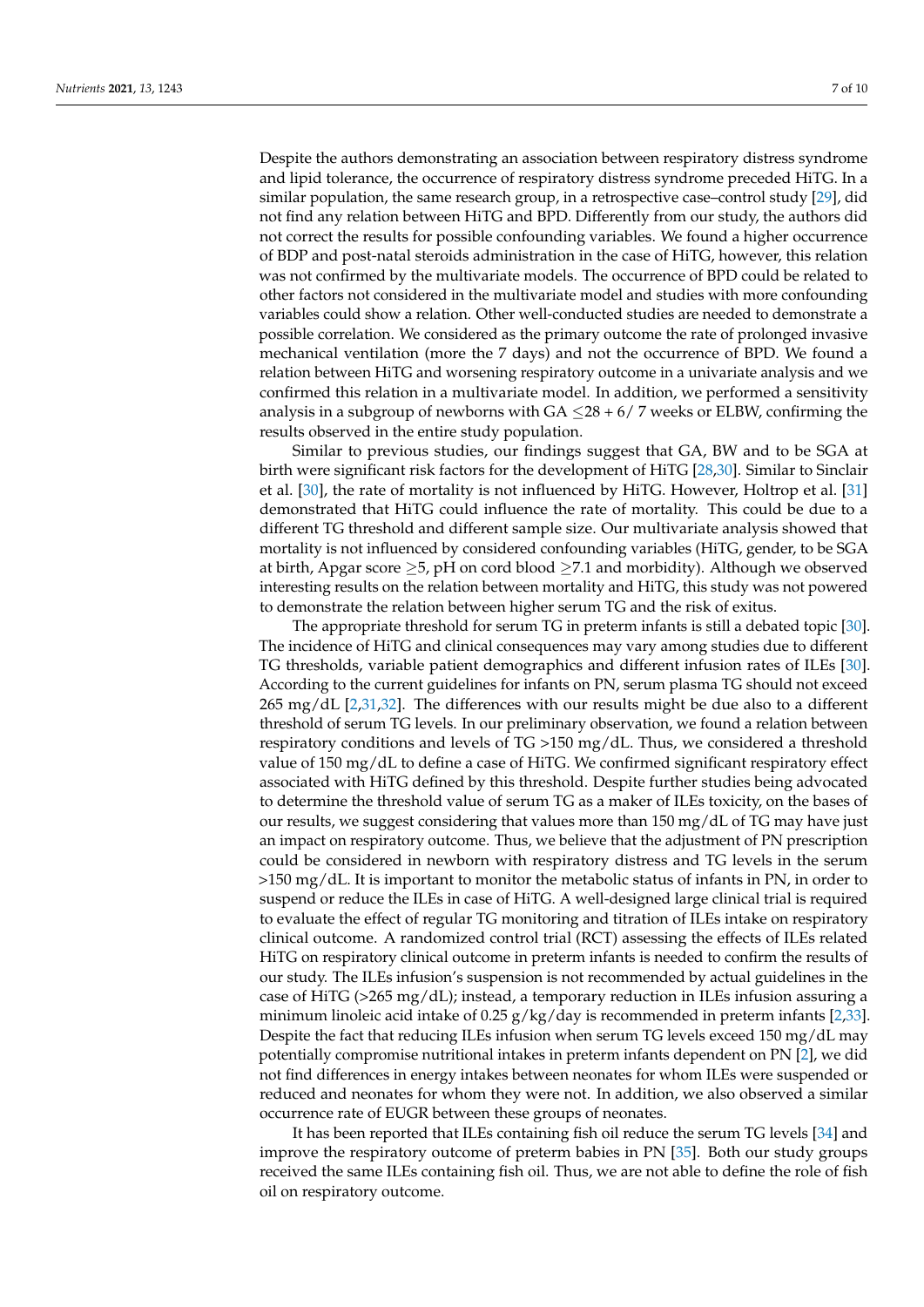We hypothesized some mechanisms that may support our results. Preterm newborns in PN with ILEs infusion are at risk of developing lipid micro-emboli, with a decrease in diffusion capacity and oxygenation [\[9](#page-8-6)[,25](#page-9-13)[,27\]](#page-9-4). We speculate that this alteration in diffusion capacity unbalances the vasomotor tone, causing an alteration of the hemodynamic status of the lungs in this critical population. Increases in vascular tone and subsequent increases in pulmonary artery pressure may have an impact on respiratory distress syndrome. Vasudevan et al. [\[36\]](#page-9-14) hypothesized that pulmonary artery pressure and eicosanoid metabolites are affected by ILEs in preterm babies. On the other hand, inflammatory cells and type II secretory phospholipase A possibly play a role in deteriorating lung injury [\[24\]](#page-9-2). Neutrophils or macrophages activated by lipids in the intracapillary or alveolar space release enzymes and inflammatory mediators, such as type II secretory phospholipase A and platelet activating factor [\[24\]](#page-9-2). These probably enhance the alveolar–capillary membrane permeability, tissue inflammation, and surfactant damage [\[24\]](#page-9-2).

Despite being interesting, the results of our study should be interpreted taking into account several limitations. The association between worse respiratory outcome and HiTG may be related to the effects of chance (random error), bias or confounding factors. We verified that the effects on the lungs of HiTG persisted even after we corrected results for confounding variables for overall and newborn born before to 29 weeks of GA or ELBW at birth. However, confounding variables still unknown or not considered in our statistical analysis may have influenced the results. To limit observer bias, the data for the analysis were collected by researchers not involved in the eligibility assessment and who were unaware of the study outcome and design. We discussed and defined a protocol for the collection, measurement and interpretation of data before starting the study. Besides, a blinded statistician performed the data analysis.

## **5. Conclusions**

The HiTG related to ILEs influence the respiratory outcome of babies born preterm, particularly when GA is  $\leq$ 28 + 6/7 weeks or they are ELBW at birth. Levels of TG should be strictly monitored and the withdrawal or avoidance of ILEs should be considered in newborns with respiratory distress. Our results suggest monitoring the metabolic status of infants in PN, in order to suspend or reduce the ILEs in case of HiTG, thus improving the respiratory outcome of this critically ill population.

**Supplementary Materials:** The following are available online at [https://www.mdpi.com/article/10](https://www.mdpi.com/article/10.3390/nu13041243/s1) [.3390/nu13041243/s1,](https://www.mdpi.com/article/10.3390/nu13041243/s1) Table S1. Baseline clinical characteristic of newborns with gestational age ≤28 +  $6/7$  weeks or birth weight  $\leq$ 1000 g.

**Author Contributions:** Conceptualization, G.B. and G.T.; methodology, G.B., M.G.C. and G.T.; software, G.B. and G.T.; validation, G.B. and G.T.; formal analysis, G.B., M.G.C. and G.T.; investigation, G.B., M.G.C., F.D.L., M.D.C., G.D., M.B., P.F. and G.T.; data curation, G.B., M.G.C., F.D.L., M.D.C., G.D., M.B., P.F., V.C. and G.T.; writing—original draft preparation, G.B., M.G.C., F.D.L., M.D.C., G.D., M.B., P.F., V.C., G.D.N, P.P. and G.T.; writing—review and editing, G.B., M.G.C., F.D.L., M.D.C., G.D., M.B., P.F., V.C., G.D.N., P.P. and G.T.; visualization, G.B., M.G.C., G.D.N., P.P. and G.T.; supervision, G.T.; project administration, G.T. All authors have read and agreed to the published version of the manuscript.

**Funding:** This research received no external funding.

**Institutional Review Board Statement:** The study was conducted according to the guidelines of the Declaration of Helsinki and approved by the Ethics Committee of Policlinico Umberto I Hospital, Sapienza University of Rome (5089, 13 September 2018).

**Informed Consent Statement:** We anonymized collected data, and an explicit written informed consent was obtained from the parents of each enrolled newborn.

**Data Availability Statement:** Data are available upon reasonable request. All data relevant to the study are included in the article. Access to raw data would be provided upon request.

**Conflicts of Interest:** The authors declare no conflict of interest.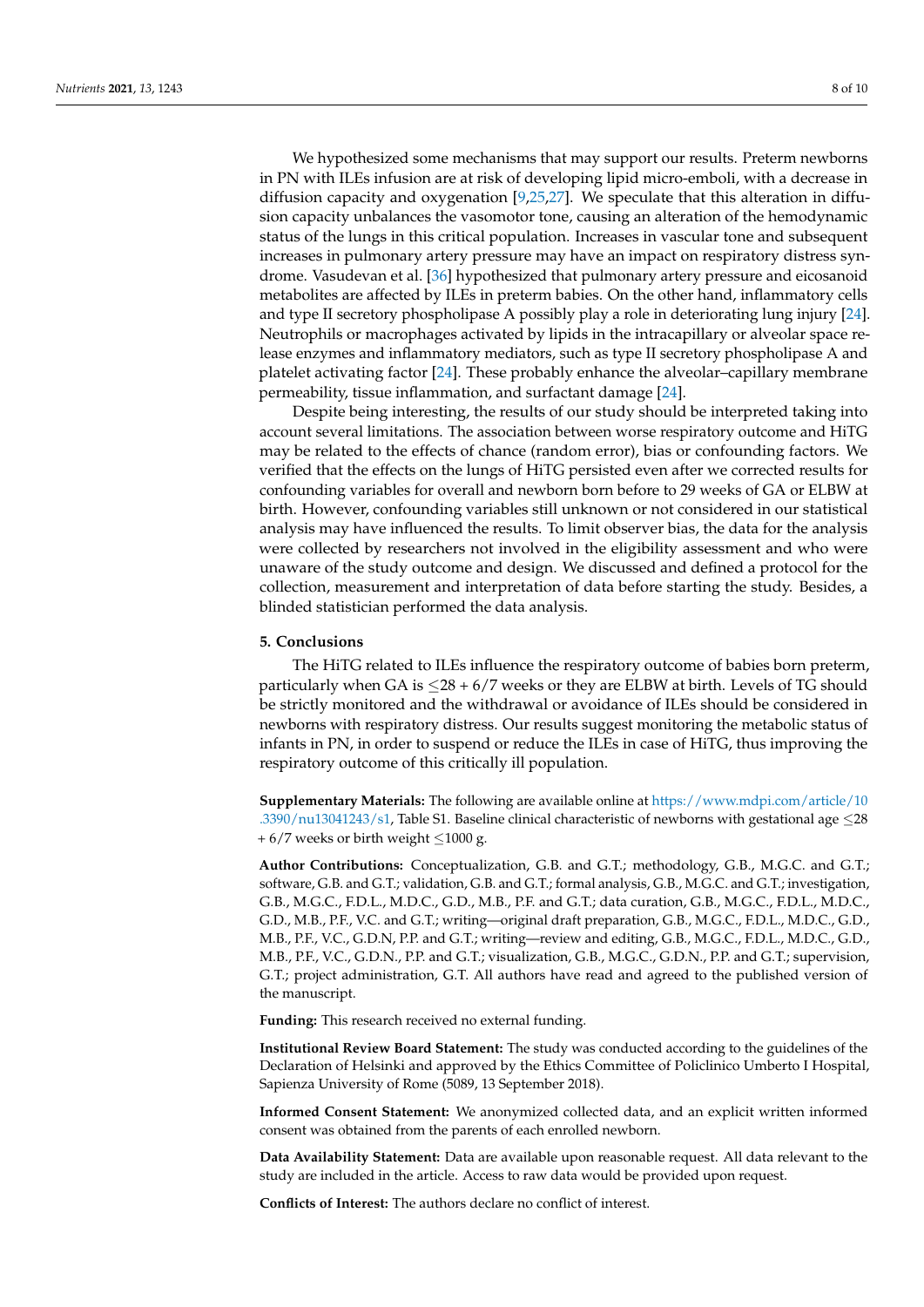## **References**

- <span id="page-8-0"></span>1. Joosten, K.; Embleton, N.; Yan, W.; Senterre, T.; Braegger, C.; Bronsky, J.; Cai, W.; Campoy, C.; Carnielli, V.; Darmaun, D.; et al. ESPGHAN/ESPEN/ESPR/CSPEN Guidelines on Pediatric Parenteral Nutrition: Energy. *Clin. Nutr.* **2018**, *37*, 2309–2314. [\[CrossRef\]](http://doi.org/10.1016/j.clnu.2018.06.944)
- <span id="page-8-1"></span>2. Lapillonne, A.; Fidler Mis, N.; Goulet, O.; van den Akker, C.H.P.; Wu, J.; Koletzko, B.; Braegger, C.; Bronsky, J.; Cai, W.; Campoy, C.; et al. ESPGHAN/ESPEN/ESPR/CSPEN Guidelines on Pediatric Parenteral Nutrition: Lipids. *Clin. Nutr.* **2018**, *37*, 2324–2336. [\[CrossRef\]](http://doi.org/10.1016/j.clnu.2018.06.946) [\[PubMed\]](http://www.ncbi.nlm.nih.gov/pubmed/30143306)
- <span id="page-8-2"></span>3. Terrin, G.; Coscia, A.; Boscarino, G.; Faccioli, F.; Di Chiara, M.; Greco, C.; Onestà, E.; Oliva, S.; Aloi, M.; Dito, L.; et al. Long-Term Effects on Growth of an Energy-Enhanced Parenteral Nutrition in Preterm Newborn: A Quasi-Experimental Study. *PLoS ONE* **2020**, *15*, e0235540. [\[CrossRef\]](http://doi.org/10.1371/journal.pone.0235540) [\[PubMed\]](http://www.ncbi.nlm.nih.gov/pubmed/32628715)
- 4. Stensvold, H.J.; Strommen, K.; Lang, A.M.; Abrahamsen, T.G.; Steen, E.K.; Pripp, A.H.; Ronnestad, A.E. Early Enhanced Parenteral Nutrition, Hyperglycemia, and Death Among Extremely Low-Birth-Weight Infants. *JAMA Pediatr.* **2015**, *169*, 1003. [\[CrossRef\]](http://doi.org/10.1001/jamapediatrics.2015.1667) [\[PubMed\]](http://www.ncbi.nlm.nih.gov/pubmed/26348113)
- <span id="page-8-10"></span>5. Terrin, G.; Boscarino, G.; Gasparini, C.; Chiara, M.D.; Faccioli, F.; Onestà, E.; Parisi, P.; Spalice, A.; De Nardo, M.C.; Dito, L.; et al. Energy-Enhanced Parenteral Nutrition and Neurodevelopment of Preterm Newborns: A Cohort Study. *Nutrition* **2021**, 111219. [\[CrossRef\]](http://doi.org/10.1016/j.nut.2021.111219)
- <span id="page-8-3"></span>6. Bonsante, F.; Gouyon, J.-B.; Robillard, P.-Y.; Gouyon, B.; Iacobelli, S. Early Optimal Parenteral Nutrition and Metabolic Acidosis in Very Preterm Infants. *PLoS ONE* **2017**, *12*, e0186936. [\[CrossRef\]](http://doi.org/10.1371/journal.pone.0186936)
- <span id="page-8-4"></span>7. Koletzko, B.; Goulet, O.; Hunt, J.; Krohn, K.; Shamir, R.; Parenteral Nutrition Guidelines Working Group; European Society for Clinical Nutrition and Metabolism; European Society of Paediatric Gastroenterology, Hepatology and Nutrition (ESPGHAN); European Society of Paediatric Research (ESPR) 1. Guidelines on Paediatric Parenteral Nutrition of the European Society of Paediatric Gastroenterology, Hepatology and Nutrition (ESPGHAN) and the European Society for Clinical Nutrition and Metabolism (ESPEN), Supported by the European Society of Paediatric Research (ESPR). *J. Pediatr. Gastroenterol. Nutr.* **2005**, *41* Suppl 2, S1–S87. [\[CrossRef\]](http://doi.org/10.1097/01.mpg.0000181841.07090.f4)
- <span id="page-8-5"></span>8. Prasertsom, W.; Phillipos, E.Z.; Van Aerde, J.E.; Robertson, M. Pulmonary Vascular Resistance during Lipid Infusion in Neonates. *Arch. Dis. Child. Fetal Neonatal Ed.* **1996**, *74*, F95–F98. [\[CrossRef\]](http://doi.org/10.1136/fn.74.2.F95)
- <span id="page-8-6"></span>9. Puntis, J.W.; Rushton, D.I. Pulmonary Intravascular Lipid in Neonatal Necropsy Specimens. *Arch. Dis. Child.* **1991**, *66*, 26–28. [\[CrossRef\]](http://doi.org/10.1136/adc.66.1_Spec_No.26)
- <span id="page-8-7"></span>10. Brans, Y.W.; Dutton, E.B.; Andrew, D.S.; Menchaca, E.M.; West, D.L. Fat Emulsion Tolerance in Very Low Birth Weight Neonates: Effect on Diffusion of Oxygen in the Lungs and on Blood PH. *Pediatrics* **1986**, *78*, 79–84. [\[PubMed\]](http://www.ncbi.nlm.nih.gov/pubmed/3725504)
- <span id="page-8-8"></span>11. Passariello, A. Diarrhea in Neonatal Intensive Care Unit. *World J. Gastroenterol.* **2010**, *16*, 2664. [\[CrossRef\]](http://doi.org/10.3748/wjg.v16.i21.2664) [\[PubMed\]](http://www.ncbi.nlm.nih.gov/pubmed/20518089)
- 12. Canani, R.B.; Terrin, G. Recent Progress in Congenital Diarrheal Disorders. *Curr. Gastroenterol. Rep.* **2011**, *13*, 257–264. [\[CrossRef\]](http://doi.org/10.1007/s11894-011-0188-6) [\[PubMed\]](http://www.ncbi.nlm.nih.gov/pubmed/21494839)
- 13. Ferreira, C.R.; van Karnebeek, C.D.M. Inborn errors of metabolism. In *Handbook of Clinical Neurology*; Elsevier: Amsterdam, The Netherlands, 2019; Volume 162, pp. 449–481. ISBN 978-0-444-64029-1.
- 14. Nocerino, R.; Paparo, L.; Terrin, G.; Pezzella, V.; Amoroso, A.; Cosenza, L.; Cecere, G.; De Marco, G.; Micillo, M.; Albano, F.; et al. Cow's Milk and Rice Fermented with Lactobacillus Paracasei CBA L74 Prevent Infectious Diseases in Children: A Randomized Controlled Trial. *Clin. Nutr.* **2017**, *36*, 118–125. [\[CrossRef\]](http://doi.org/10.1016/j.clnu.2015.12.004) [\[PubMed\]](http://www.ncbi.nlm.nih.gov/pubmed/26732025)
- 15. Salvia, G.; Cascioli, C.F.; Ciccimarra, F.; Terrin, G.; Cucchiara, S. A Case of Protein-Losing Enteropathy Caused by Intestinal Lymphangiectasia in a Preterm Infant. *Pediatrics* **2001**, *107*, 416–417. [\[CrossRef\]](http://doi.org/10.1542/peds.107.2.416) [\[PubMed\]](http://www.ncbi.nlm.nih.gov/pubmed/11158480)
- <span id="page-8-9"></span>16. Passariello, A.; Terrin, G.; Cecere, G.; Micillo, M.; Marco, G.; Di Costanzo, M.; Cosenza, L.; Leone, L.; Nocerino, R.; Berni Canani, R. Randomised Clinical Trial: Efficacy of a New Synbiotic Formulation Containing Lactobacillus Paracasei B21060 plus Arabinogalactan and Xilooligosaccharides in Children with Acute Diarrhoea. *Aliment. Pharmacol. Ther.* **2012**, *35*, 782–788. [\[CrossRef\]](http://doi.org/10.1111/j.1365-2036.2012.05015.x) [\[PubMed\]](http://www.ncbi.nlm.nih.gov/pubmed/22324448)
- <span id="page-8-11"></span>17. Terrin, G.; Di Chiara, M.; Boscarino, G.; Versacci, P.; Di Donato, V.; Giancotti, A.; Pacelli, E.; Faccioli, F.; Onestà, E.; Corso, C.; et al. Echocardiography-Guided Management of Preterms With Patent Ductus Arteriosus Influences the Outcome: A Cohort Study. *Front. Pediatr.* **2020**, *8*, 582735. [\[CrossRef\]](http://doi.org/10.3389/fped.2020.582735)
- <span id="page-8-12"></span>18. Terrin, G.; Di Chiara, M.; Boscarino, G.; Metrangolo, V.; Faccioli, F.; Onestà, E.; Giancotti, A.; Di Donato, V.; Cardilli, V.; De Curtis, M. Morbidity Associated with Patent Ductus Arteriosus in Preterm Newborns: A Retrospective Case-Control Study. *Ital. J. Pediatr.* **2021**, *47*, 9. [\[CrossRef\]](http://doi.org/10.1186/s13052-021-00956-2)
- <span id="page-8-13"></span>19. Peila, C.; Spada, E.; Giuliani, F.; Maiocco, G.; Raia, M.; Cresi, F.; Bertino, E.; Coscia, A. Extrauterine Growth Restriction: Definitions and Predictability of Outcomes in a Cohort of Very Low Birth Weight Infants or Preterm Neonates. *Nutrients* **2020**, *12*, 1224. [\[CrossRef\]](http://doi.org/10.3390/nu12051224)
- <span id="page-8-14"></span>20. Terrin, G.; Boscarino, G.; Di Chiara, M.; Iacobelli, S.; Faccioli, F.; Greco, C.; Onestà, E.; Sabatini, G.; Pietravalle, A.; Oliva, S.; et al. Nutritional Intake Influences Zinc Levels in Preterm Newborns: An Observational Study. *Nutrients* **2020**, *12*, 529. [\[CrossRef\]](http://doi.org/10.3390/nu12020529) [\[PubMed\]](http://www.ncbi.nlm.nih.gov/pubmed/32093077)
- <span id="page-8-15"></span>21. Terrin, G.; Passariello, A.; Canani, R.B.; Manguso, F.; Paludetto, R.; Cascioli, C. Minimal Enteral Feeding Reduces the Risk of Sepsis in Feed-Intolerant Very Low Birth Weight Newborns. *Acta Paediatr.* **2009**, *98*, 31–35. [\[CrossRef\]](http://doi.org/10.1111/j.1651-2227.2008.00987.x) [\[PubMed\]](http://www.ncbi.nlm.nih.gov/pubmed/18727685)